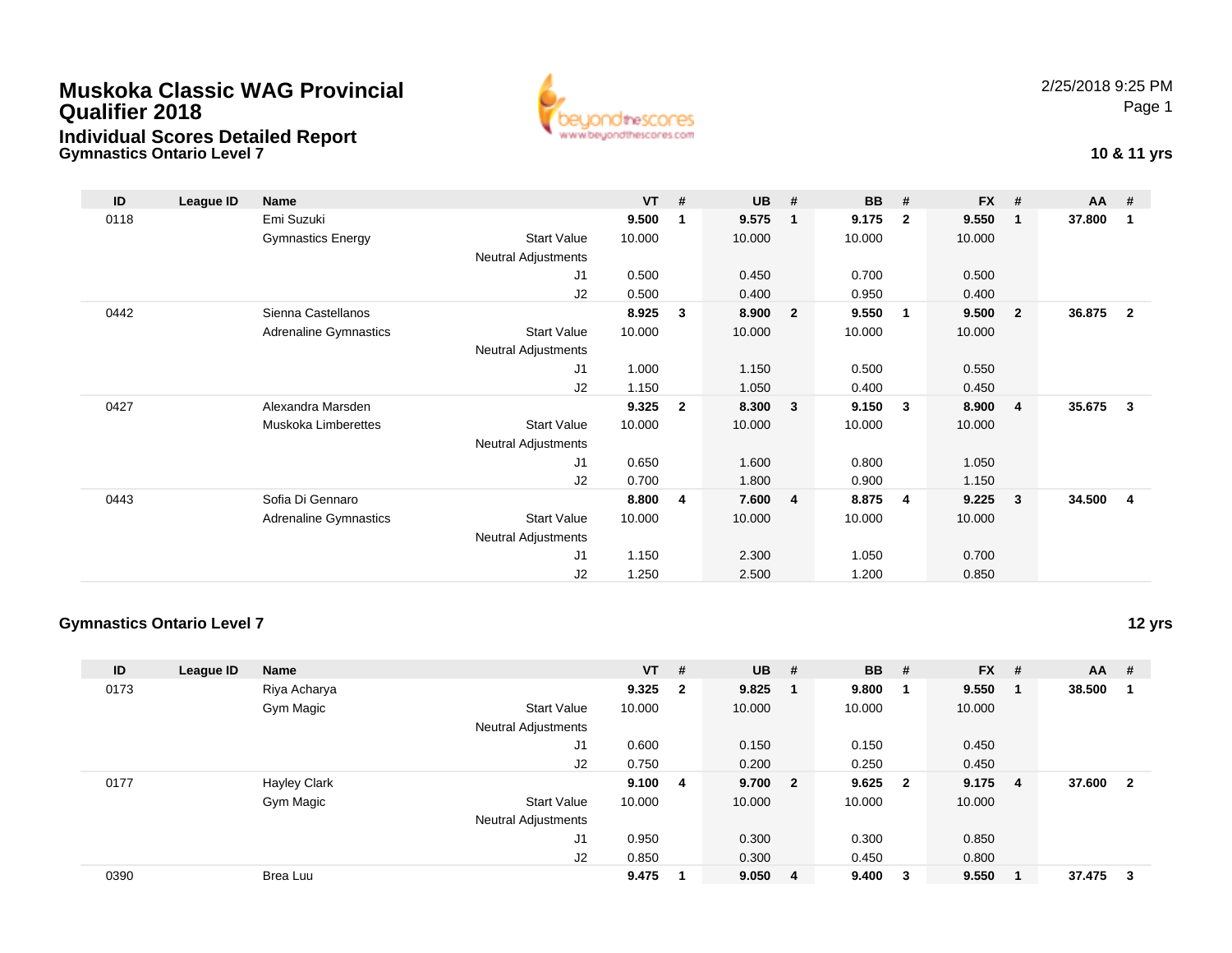## **Muskoka Classic WAG ProvincialQualifier 2018Individual Scores Detailed R**



2/25/2018 9:25 PM

Page 2

| ndividual Scores Detalled Report |                                      |                            | . M.M.M.DB/TOURISCOLB7.COM |    |              |     |         |                 |          |  |
|----------------------------------|--------------------------------------|----------------------------|----------------------------|----|--------------|-----|---------|-----------------|----------|--|
|                                  | Richmond Hill Gymnastics Club        | <b>Start Value</b>         | 10.000                     |    | 10.000       |     | 10.000  | 10.000          |          |  |
|                                  |                                      | <b>Neutral Adjustments</b> |                            |    |              |     |         |                 |          |  |
|                                  |                                      | J1                         | 0.550                      |    | 1.000        |     | 0.500   | 0.500           |          |  |
|                                  |                                      | J2                         | 0.500                      |    | 0.900        |     | 0.700   | 0.400           |          |  |
| 0128                             | <b>Charlotte Berner</b>              |                            | 9.300                      | -3 | 9.025        | - 5 | 8.650 5 | 9.450 2         | 36.425 4 |  |
|                                  | <b>Gymnastics Energy</b>             | <b>Start Value</b>         | 10.000                     |    | 10.000       |     | 10.000  | 10.000          |          |  |
|                                  |                                      | <b>Neutral Adjustments</b> |                            |    |              |     |         |                 |          |  |
|                                  |                                      | J1                         | 0.750                      |    | 1.000        |     | 1.400   | 0.550           |          |  |
|                                  |                                      | J2                         | 0.650                      |    | 0.950        |     | 1.300   | 0.550           |          |  |
| 0389                             | Tiki Reid                            |                            | 8.850                      | -5 | $9.100 \t 3$ |     | 9.0004  | $9.325 \quad 3$ | 36.275 5 |  |
|                                  | <b>Richmond Hill Gymnastics Club</b> | <b>Start Value</b>         | 10.000                     |    | 10.000       |     | 10.000  | 10.000          |          |  |
|                                  |                                      | <b>Neutral Adjustments</b> |                            |    |              |     |         |                 |          |  |
|                                  |                                      | J1                         | 1.200                      |    | 0.850        |     | 1.000   | 0.750           |          |  |
|                                  |                                      | J2                         | 1.100                      |    | 0.950        |     | 1.000   | 0.600           |          |  |

#### **Gymnastics Ontario Level 7**

| ID   | League ID | <b>Name</b>                   |                            | <b>VT</b> | #            | <b>UB</b> | #              | <b>BB</b> | #                       | <b>FX</b> | #                       | AA     | #              |
|------|-----------|-------------------------------|----------------------------|-----------|--------------|-----------|----------------|-----------|-------------------------|-----------|-------------------------|--------|----------------|
| 0027 |           | Danielle McNeil               |                            | 9.500     | $\mathbf{2}$ | 9.175     | $\mathbf{1}$   | 9.450     | 3                       | 9.375     | -5                      | 37.500 | -1             |
|      |           | <b>Champions Gymnastics</b>   | <b>Start Value</b>         | 10.000    |              | 10.000    |                | 10.000    |                         | 10.000    |                         |        |                |
|      |           |                               | Neutral Adjustments        |           |              |           |                |           |                         |           |                         |        |                |
|      |           |                               | J1                         | 0.450     |              | 0.750     |                | 0.600     |                         | 0.700     |                         |        |                |
|      |           |                               | J2                         | 0.550     |              | 0.900     |                | 0.500     |                         | 0.550     |                         |        |                |
| 0163 |           | Tia Ramirez                   |                            | 9.575     | 1            | 8.425     | 5              | 9.500     | $\overline{\mathbf{2}}$ | 9.650     | $\overline{\mathbf{2}}$ | 37.150 | $\overline{2}$ |
|      |           | Gym Magic                     | <b>Start Value</b>         | 10.000    |              | 10.000    |                | 10.000    |                         | 10.000    |                         |        |                |
|      |           |                               | Neutral Adjustments        |           |              |           |                |           |                         |           |                         |        |                |
|      |           |                               | J1                         | 0.450     |              | 1.700     |                | 0.550     |                         | 0.300     |                         |        |                |
|      |           |                               | J2                         | 0.400     |              | 1.450     |                | 0.450     |                         | 0.400     |                         |        |                |
| 0396 |           | Sophie Passifume              |                            | 9.450     | 3            | 9.050     | $\overline{2}$ | 8.900     | - 5                     | 9.425     | -4                      | 36.825 | 3              |
|      |           | Richmond Hill Gymnastics Club | <b>Start Value</b>         | 10.000    |              | 10.000    |                | 10.000    |                         | 10.000    |                         |        |                |
|      |           |                               | <b>Neutral Adjustments</b> |           |              |           |                |           |                         |           |                         |        |                |
|      |           |                               | J1                         | 0.600     |              | 1.000     |                | 1.200     |                         | 0.650     |                         |        |                |
|      |           |                               | J2                         | 0.500     |              | 0.900     |                | 1.000     |                         | 0.500     |                         |        |                |
| 0172 |           | Ella Alford                   |                            | 9.400     | 4            | 7.825     | $\overline{7}$ | 9.525     | $\overline{\mathbf{1}}$ | 9.750     | $\overline{\mathbf{1}}$ | 36.500 | 4              |
|      |           | Gym Magic                     | <b>Start Value</b>         | 10.000    |              | 9.100     |                | 10.000    |                         | 10.000    |                         |        |                |
|      |           |                               | Neutral Adjustments        |           |              |           |                |           |                         |           |                         |        |                |
|      |           |                               | J <sub>1</sub>             | 0.550     |              | 1.250     |                | 0.500     |                         | 0.250     |                         |        |                |
|      |           |                               | J2                         | 0.650     |              | 1.300     |                | 0.450     |                         | 0.250     |                         |        |                |
| 0124 |           | Kali MacDonald                |                            | 8.650     | 8            | 8.525     | $\mathbf{3}$   | 9.400     | 4                       | 9.275     | - 6                     | 35.850 | 5              |

**13 yrs**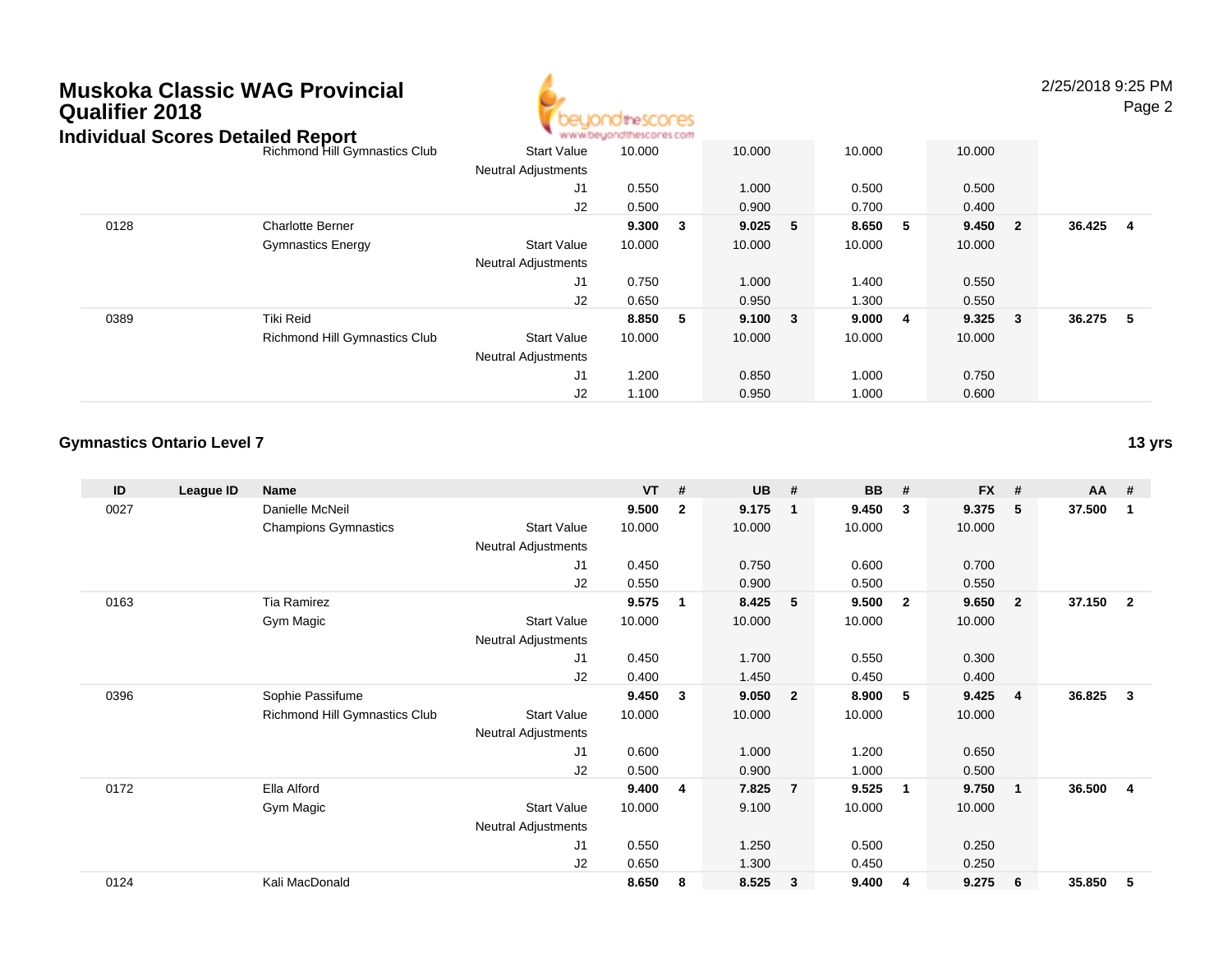| Qualifier 2018 |  | Muskoka Classic WAG Provincial |  |
|----------------|--|--------------------------------|--|
|                |  |                                |  |



2/25/2018 9:25 PM

Page 3

| Individual Scores Detailed Report |                                 | ъ.                         | www.beyondthescores.com |    |        |     |        |                |        |                |          |                |
|-----------------------------------|---------------------------------|----------------------------|-------------------------|----|--------|-----|--------|----------------|--------|----------------|----------|----------------|
|                                   | <b>Gymnastics Energy</b>        | <b>Start Value</b>         | 10.000                  |    | 9.500  |     | 10.000 |                | 10.000 |                |          |                |
|                                   |                                 | <b>Neutral Adjustments</b> |                         |    |        |     |        |                |        |                |          |                |
|                                   |                                 | J1                         | 1.300                   |    | 0.950  |     | 0.650  |                | 0.800  |                |          |                |
|                                   |                                 | J <sub>2</sub>             | 1.400                   |    | 1.000  |     | 0.550  |                | 0.650  |                |          |                |
| 0123                              | Katherine Tucker                |                            | 9.025                   | 7  | 8.500  | - 4 | 8.600  | $\overline{7}$ | 9.375  | 5              | 35.500 6 |                |
|                                   | <b>Gymnastics Energy</b>        | <b>Start Value</b>         | 10.000                  |    | 10.000 |     | 10.000 |                | 10.000 |                |          |                |
|                                   |                                 | <b>Neutral Adjustments</b> |                         |    |        |     |        |                |        |                |          |                |
|                                   |                                 | J1                         | 1.100                   |    | 1.500  |     | 1.500  |                | 0.650  |                |          |                |
|                                   |                                 | J <sub>2</sub>             | 0.850                   |    | 1.500  |     | 1.300  |                | 0.600  |                |          |                |
| 0397                              | <b>Isabella Sofos</b>           |                            | 9.050                   | -6 | 7.975  | - 6 | 8.850  | 6              | 9.450  | 3              | 35.325   | $\overline{7}$ |
|                                   | Richmond Hill Gymnastics Club   | <b>Start Value</b>         | 10.000                  |    | 10.000 |     | 10.000 |                | 10.000 |                |          |                |
|                                   |                                 | <b>Neutral Adjustments</b> |                         |    |        |     |        |                |        |                |          |                |
|                                   |                                 | J1                         | 1.000                   |    | 2.150  |     | 1.200  |                | 0.500  |                |          |                |
|                                   |                                 | J <sub>2</sub>             | 0.900                   |    | 1.900  |     | 1.100  |                | 0.600  |                |          |                |
| 0234                              | Chase Cosby                     |                            | 9.175                   | 5  | 7.225  | - 8 | 7.425  | 8              | 8.700  | $\overline{7}$ | 32.525 8 |                |
|                                   | Hanover Aerials Gymnastics Club | <b>Start Value</b>         | 10.000                  |    | 9.500  |     | 9.400  |                | 10.000 |                |          |                |
|                                   |                                 | <b>Neutral Adjustments</b> |                         |    |        |     |        |                |        |                |          |                |
|                                   |                                 | J1                         | 0.800                   |    | 2.450  |     | 2.200  |                | 1.200  |                |          |                |
|                                   |                                 | J <sub>2</sub>             | 0.850                   |    | 2.100  |     | 1.750  |                | 1.400  |                |          |                |

#### **Gymnastics Ontario Level 7**

| ID   | League ID | Name                     |                            | $VT$ # |                | <b>UB</b> | #                       | <b>BB</b> | #                       | <b>FX</b> | #              | $AA$ # |                |
|------|-----------|--------------------------|----------------------------|--------|----------------|-----------|-------------------------|-----------|-------------------------|-----------|----------------|--------|----------------|
| 0121 |           | Jazmine Deveau           |                            | 9.475  | $\overline{2}$ | 9.650     | $\overline{\mathbf{2}}$ | 9.350     | -4                      | 9.750     | $\overline{2}$ | 38.225 |                |
|      |           | <b>Gymnastics Energy</b> | <b>Start Value</b>         | 10.000 |                | 10.000    |                         | 10.000    |                         | 10.000    |                |        |                |
|      |           |                          | <b>Neutral Adjustments</b> |        |                |           |                         |           |                         |           |                |        |                |
|      |           |                          | J <sub>1</sub>             | 0.500  |                | 0.350     |                         | 0.650     |                         | 0.250     |                |        |                |
|      |           |                          | J2                         | 0.550  |                | 0.350     |                         | 0.650     |                         | 0.250     |                |        |                |
| 0300 |           | Alyssa Moorehead         |                            | 9.675  |                | 9.100     | $-5$                    | 9.625     | $\mathbf 1$             | 9.550     | 4              | 37.950 | $\overline{2}$ |
|      |           | Swing Spring Flip        | <b>Start Value</b>         | 10.000 |                | 10.000    |                         | 10.000    |                         | 10.000    |                |        |                |
|      |           |                          | Neutral Adjustments        |        |                |           |                         |           |                         |           |                |        |                |
|      |           |                          | J <sub>1</sub>             | 0.350  |                | 1.000     |                         | 0.350     |                         | 0.400     |                |        |                |
|      |           |                          | J2                         | 0.300  |                | 0.800     |                         | 0.400     |                         | 0.500     |                |        |                |
| 0122 |           | Elizabeth Baker          |                            | 9.325  | 4              | 9.275     | -4                      | 9.400     | $\overline{\mathbf{2}}$ | 9.875     | 1              | 37.875 | 3              |
|      |           | <b>Gymnastics Energy</b> | <b>Start Value</b>         | 10.000 |                | 10.000    |                         | 10.000    |                         | 10.000    |                |        |                |
|      |           |                          | <b>Neutral Adjustments</b> |        |                |           |                         |           |                         |           |                |        |                |
|      |           |                          | J1                         | 0.600  |                | 0.700     |                         | 0.600     |                         | 0.100     |                |        |                |
|      |           |                          | J <sub>2</sub>             | 0.750  |                | 0.750     |                         | 0.600     |                         | 0.150     |                |        |                |
| 0283 |           | Melissa Bessette         |                            | 9.325  | 4              | 9.300     | $\overline{\mathbf{3}}$ | 9.325     | 5                       | 9.475     | 5              | 37.425 | 4              |

**14 yrs**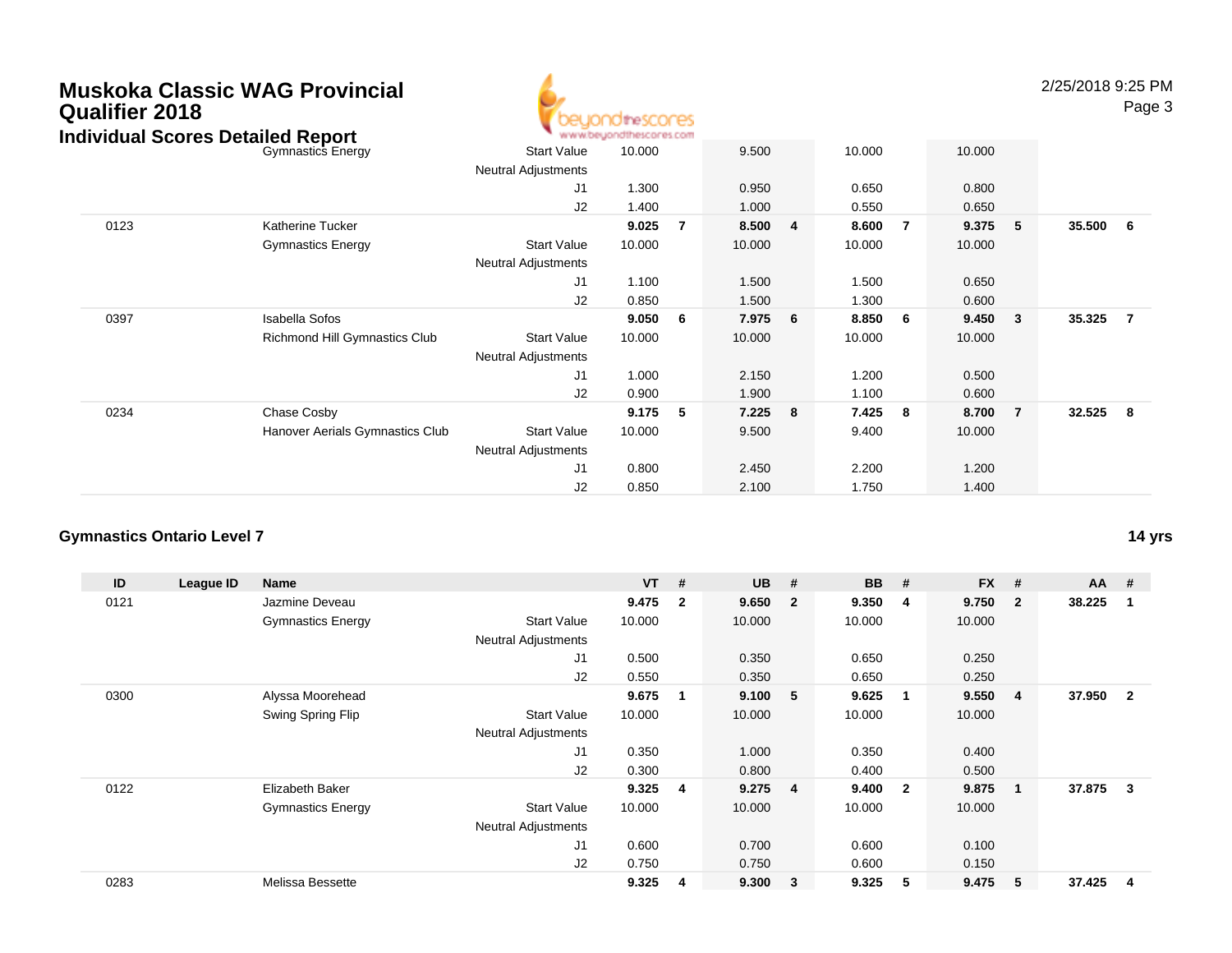| <b>Qualifier 2018</b> | <b>Muskoka Classic WAG Provincial</b><br><b>Individual Scores Detailed Report</b> |                                                  | YO the SCOMES<br>www.beyondthescores.com |                |        |                |        |                |        |                | 2/25/2018 9:25 PM | Page 4                   |
|-----------------------|-----------------------------------------------------------------------------------|--------------------------------------------------|------------------------------------------|----------------|--------|----------------|--------|----------------|--------|----------------|-------------------|--------------------------|
|                       | Synergy Gymnastics                                                                | <b>Start Value</b>                               | 10.000                                   |                | 10.000 |                | 10.000 |                | 10.000 |                |                   |                          |
|                       |                                                                                   | <b>Neutral Adjustments</b>                       |                                          |                |        |                |        |                |        |                |                   |                          |
|                       |                                                                                   | J1                                               | 0.700                                    |                | 0.700  |                | 0.750  |                | 0.550  |                |                   |                          |
|                       |                                                                                   | J2                                               | 0.650                                    |                | 0.700  |                | 0.600  |                | 0.500  |                |                   |                          |
| 0282                  | Nila D'Emilio                                                                     |                                                  | 9.250                                    | 5              | 9.675  | $\mathbf{1}$   | 8.700  | $\overline{7}$ | 9.750  | $\overline{2}$ | 37.375            | $\overline{\phantom{0}}$ |
|                       | <b>Synergy Gymnastics</b>                                                         | <b>Start Value</b>                               | 10.000                                   |                | 10.000 |                | 9.500  |                | 10.000 |                |                   |                          |
|                       |                                                                                   | <b>Neutral Adjustments</b>                       |                                          |                |        |                |        |                |        |                |                   |                          |
|                       |                                                                                   | J1                                               | 0.800                                    |                | 0.400  |                | 0.750  |                | 0.250  |                |                   |                          |
|                       |                                                                                   | J2                                               | 0.700                                    |                | 0.250  |                | 0.850  |                | 0.250  |                |                   |                          |
| 0164                  | Caidance Tuite                                                                    |                                                  | 9.125                                    | $\overline{7}$ | 9.275  | $\overline{4}$ | 9.375  | $\mathbf{3}$   | 9.450  | 6              | 37.225            | 6                        |
|                       | Gym Magic                                                                         | <b>Start Value</b>                               | 10.000                                   |                | 10.000 |                | 10.000 |                | 10.000 |                |                   |                          |
|                       |                                                                                   | <b>Neutral Adjustments</b>                       |                                          |                |        |                |        |                |        |                |                   |                          |
|                       |                                                                                   | J1                                               | 0.900                                    |                | 0.700  |                | 0.650  |                | 0.600  |                |                   |                          |
|                       |                                                                                   | J2                                               | 0.850                                    |                | 0.750  |                | 0.600  |                | 0.500  |                |                   |                          |
| 0026                  | Alayna Kirkwood                                                                   |                                                  | 9.400                                    | $\mathbf{3}$   | 9.025  | 6              | 9.100  | 6              | 9.650  | $\mathbf{3}$   | 37.175            | $\overline{7}$           |
|                       | <b>Champions Gymnastics</b>                                                       | <b>Start Value</b>                               | 10.000                                   |                | 10.000 |                | 10.000 |                | 10.000 |                |                   |                          |
|                       |                                                                                   | <b>Neutral Adjustments</b>                       |                                          |                |        |                |        |                |        |                |                   |                          |
|                       |                                                                                   | J <sub>1</sub>                                   | 0.600                                    |                | 1.000  |                | 0.800  |                | 0.350  |                |                   |                          |
|                       |                                                                                   | J2                                               | 0.600                                    |                | 0.950  |                | 1.000  |                | 0.350  |                |                   |                          |
| 0197                  | Sameera Moffatt                                                                   |                                                  | 9.150                                    | 6              | 8.825  | 8              | 8.475  | 8              | 9.425  | $\overline{7}$ | 35.875            | 8                        |
|                       | Gym Magic                                                                         | <b>Start Value</b><br><b>Neutral Adjustments</b> | 10.000                                   |                | 10.000 |                | 9.500  |                | 10.000 |                |                   |                          |
|                       |                                                                                   | J1                                               | 0.850                                    |                | 1.200  |                | 1.050  |                | 0.550  |                |                   |                          |
|                       |                                                                                   | J2                                               | 0.850                                    |                | 1.150  |                | 1.000  |                | 0.600  |                |                   |                          |
| 0391                  | <b>Hailey Luu</b>                                                                 |                                                  | 8.600                                    | 8              | 8.625  | 9              | 9.100  | 6              | 9.275  | 8              | 35.600            | 9                        |
|                       | Richmond Hill Gymnastics Club                                                     | <b>Start Value</b>                               | 10.000                                   |                | 10.000 |                | 10.000 |                | 10.000 |                |                   |                          |
|                       |                                                                                   | <b>Neutral Adjustments</b>                       |                                          |                |        |                |        |                |        |                |                   |                          |
|                       |                                                                                   | J1                                               | 1.500                                    |                | 1.500  |                | 0.850  |                | 0.700  |                |                   |                          |
|                       |                                                                                   | J2                                               | 1.300                                    |                | 1.250  |                | 0.950  |                | 0.750  |                |                   |                          |
| 0125                  | Ella Martin                                                                       |                                                  | 9.250                                    | 5              | 8.850  | $\overline{7}$ | 8.025  | 9              | 9.450  | 6              | 35.575            | 10                       |
|                       | <b>Gymnastics Energy</b>                                                          | <b>Start Value</b>                               | 10.000                                   |                | 10.000 |                | 9.500  |                | 10.000 |                |                   |                          |
|                       |                                                                                   | <b>Neutral Adjustments</b>                       |                                          |                |        |                |        |                |        |                |                   |                          |
|                       |                                                                                   | J1                                               | 0.800                                    |                | 1.000  |                | 1.550  |                | 0.500  |                |                   |                          |
|                       |                                                                                   | J2                                               | 0.700                                    |                | 1.300  |                | 1.400  |                | 0.600  |                |                   |                          |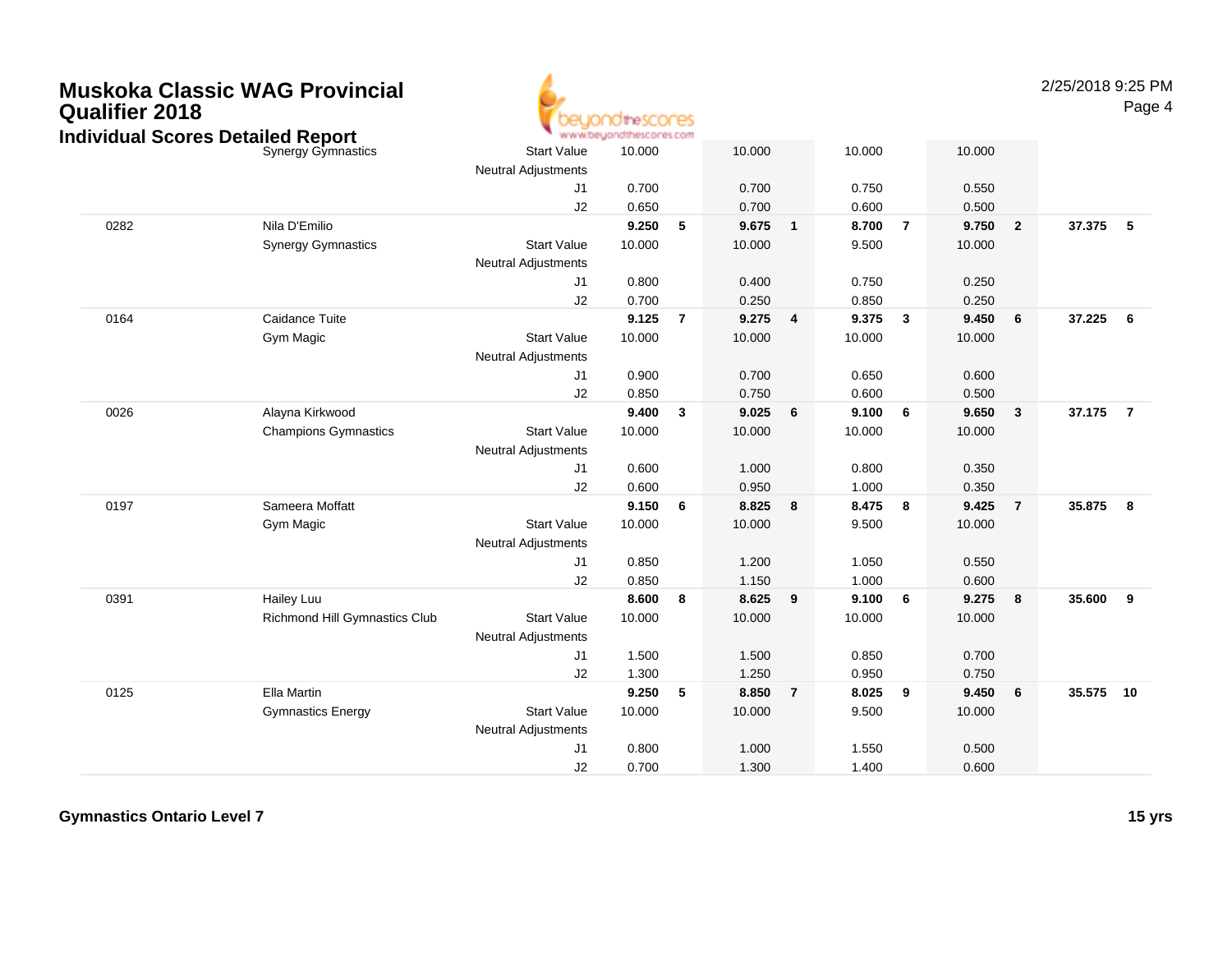| <b>Qualifier 2018</b> |                                                               |                                                  | beuondthescores<br>www.beyondthescores.com |              |           |                |           |                |           |                |        | Page 5                  |
|-----------------------|---------------------------------------------------------------|--------------------------------------------------|--------------------------------------------|--------------|-----------|----------------|-----------|----------------|-----------|----------------|--------|-------------------------|
| ID                    | <b>Individual Scores Detailed Report</b><br>League ID<br>Name |                                                  | <b>VT</b>                                  | #            | <b>UB</b> | #              | <b>BB</b> | #              | <b>FX</b> | #              | AA     | #                       |
| 0028                  | Elizabeth Murdock                                             |                                                  | 9.500                                      | $\mathbf 1$  | 9.550     | $\mathbf 1$    | 9.125     | 1              | 9.600     | $\mathbf{1}$   | 37.775 | $\overline{\mathbf{1}}$ |
|                       | <b>Champions Gymnastics</b>                                   | <b>Start Value</b><br><b>Neutral Adjustments</b> | 10.000                                     |              | 10.000    |                | 10.000    |                | 10.000    |                |        |                         |
|                       |                                                               | J1                                               | 0.500                                      |              | 0.450     |                | 0.800     |                | 0.450     |                |        |                         |
|                       |                                                               | J2                                               | 0.500                                      |              | 0.450     |                | 0.950     |                | 0.350     |                |        |                         |
| 0174                  | Kayla Bent                                                    |                                                  | 9.025                                      | 3            | 8.550     | 3              | 9.025     | $\mathbf{2}$   | 9.275     | 5              | 35.875 | $\overline{\mathbf{2}}$ |
|                       | Gym Magic                                                     | <b>Start Value</b><br><b>Neutral Adjustments</b> | 10.000                                     |              | 10.000    |                | 10.000    |                | 10.000    |                |        |                         |
|                       |                                                               | J1                                               | 1.000                                      |              | 1.350     |                | 1.000     |                | 0.700     |                |        |                         |
|                       |                                                               | J2                                               | 0.950                                      |              | 1.550     |                | 0.950     |                | 0.750     |                |        |                         |
| 0217                  | Mattea Wafelbakker                                            |                                                  | 9.250                                      | $\mathbf{2}$ | 8.325     | $\overline{4}$ | 8.700     | 3              | 9.575     | $\overline{2}$ | 35.850 | $\mathbf{3}$            |
|                       | Mariposa                                                      | <b>Start Value</b><br><b>Neutral Adjustments</b> | 10.000                                     |              | 9.500     |                | 9.500     |                | 10.000    |                |        |                         |
|                       |                                                               | J1                                               | 0.800                                      |              | 1.250     |                | 0.750     |                | 0.400     |                |        |                         |
|                       |                                                               | J2                                               | 0.700                                      |              | 1.100     |                | 0.850     |                | 0.450     |                |        |                         |
| 0405                  | Sadie Gowlett                                                 |                                                  | 8.950                                      | 5            | 8.675     | $\overline{2}$ | 7.925     | 5              | 9.475     | 3              | 35.025 | $\overline{4}$          |
|                       | Sault Ste Marie Gymnastics Club                               | <b>Start Value</b><br><b>Neutral Adjustments</b> | 10.000                                     |              | 10.000    |                | 9.500     |                | 10.000    |                |        |                         |
|                       |                                                               | J1                                               | 1.100                                      |              | 1.300     |                | 1.450     |                | 0.550     |                |        |                         |
|                       |                                                               | J2                                               | 1.000                                      |              | 1.350     |                | 1.700     |                | 0.500     |                |        |                         |
| 0233                  | <b>Rachel Nichols</b>                                         |                                                  | 9.000                                      | 4            | 8.300     | 5              | 8.075     | $\overline{4}$ | 9.375     | $\overline{4}$ | 34.750 | $-5$                    |
|                       | Hanover Aerials Gymnastics Club                               | <b>Start Value</b><br><b>Neutral Adjustments</b> | 10.000                                     |              | 9.500     |                | 9.500     |                | 10.000    |                |        |                         |
|                       |                                                               | J1                                               | 1.100                                      |              | 1.200     |                | 1.400     |                | 0.700     |                |        |                         |
|                       |                                                               | J2                                               | 0.900                                      |              | 1.200     |                | 1.450     |                | 0.550     |                |        |                         |

4

### **Gymnastics Ontario Level 7**

**Muskoka Classic WAG Provincial**

| ID   | League ID | <b>Name</b>                   |                            | $VT$ #  | $UB$ #  |    | <b>BB</b> | - #                     | <b>FX</b> | - # | <b>AA</b> | #  |
|------|-----------|-------------------------------|----------------------------|---------|---------|----|-----------|-------------------------|-----------|-----|-----------|----|
| 0135 |           | Jia Di Renzo-Baty             |                            | 9.375 3 | 9.450 2 |    | 9.550     | $\overline{\mathbf{2}}$ | 9.575     | - 2 | 37.950    |    |
|      |           | <b>Gymnastics Energy</b>      | <b>Start Value</b>         | 10.000  | 10.000  |    | 10.000    |                         | 10.000    |     |           |    |
|      |           |                               | <b>Neutral Adjustments</b> |         |         |    |           |                         |           |     |           |    |
|      |           |                               | J1                         | 0.600   | 0.550   |    | 0.450     |                         | 0.450     |     |           |    |
|      |           |                               | J2                         | 0.650   | 0.550   |    | 0.450     |                         | 0.400     |     |           |    |
| 0393 |           | Kira Nishidera                |                            | 9.150 5 | 9.300   | -4 | 9.775     |                         | 9.475     | -4  | 37.700    | -2 |
|      |           | Richmond Hill Gymnastics Club | <b>Start Value</b>         | 10.000  | 10.000  |    | 10.000    |                         | 10.000    |     |           |    |
|      |           |                               | <b>Neutral Adjustments</b> |         |         |    |           |                         |           |     |           |    |
|      |           |                               | J1                         | 0.800   | 0.750   |    | 0.250     |                         | 0.550     |     |           |    |

**16+ yrs**

2/25/2018 9:25 PM